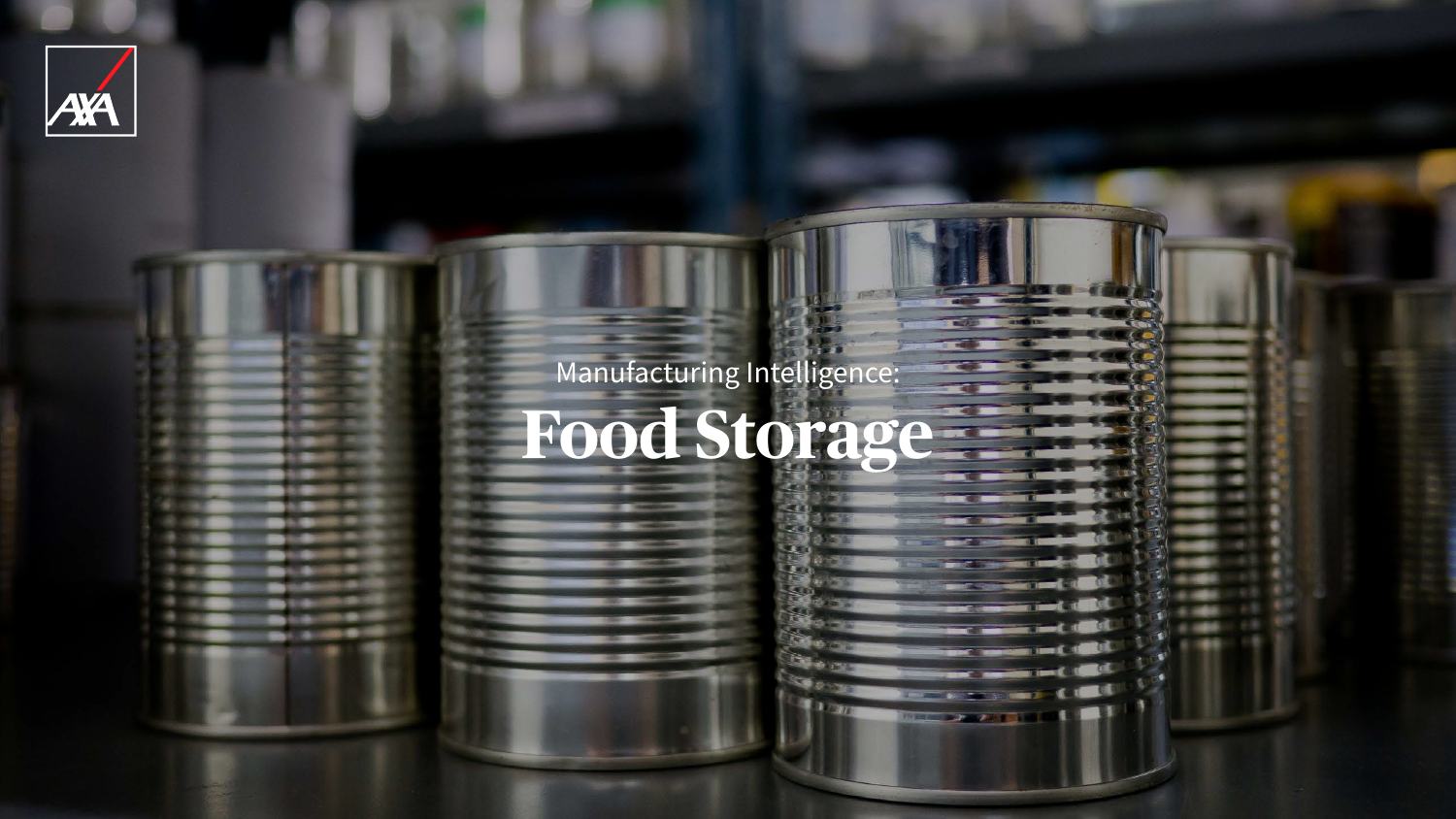We know that your clients take risk management seriously and that it plays a key role in the service you offer. We've produced this guide to highlight the controls and prevention measures your clients can take to help reduce the risks associated with the storage of food.

### **Trade overview**

Storage of food can include anything from bulk ingredients, bottled and canned goods to frozen ready meals. These items can be stored in the temperature categories of ambient, chilled and frozen. Some larger premises can contain all three in different compartments. Premises can be stand alone, attached to food processing operations or be part of retail supermarkets or a cash and carry.

Machinery will be restricted but may include fixed, electrically-heated or portable gas‑heated shrink‑wrapping equipment. There will be extensive use of Liquefied Petroleum Gas (LPG) or electrically‑powered mechanical handling equipment such as forklift trucks and ride-on pallet trucks. Increasingly, automated conveying systems may be present.

#### **Process**

Processes within these environments are generally limited given they're effectively storage warehouses. Storage can be freestanding, palletised or high bay racked pallet storage with heights regularly from four metres up to 10 metres with significant storage volumes.

Substantial time and money may also be required to return the premises to a fit state for future use due to strict hygiene and health and safety regulations governing food storage risks. In the case of chilled and frozen storage facilities, there may be a significant delay in re-trading as such premises aren't readily available.





A logistic warehouse operating its own fleet of vehicles is likely to include a vehicle maintenance workshop usually within a detached building.

#### **Business Interruption**

Total stock losses and the potential of a significant element of Business Interruption (often greater than property loss) can be encountered, even with relatively small incidents such as fire or flood due to contamination from smoke, fire-fighting water or heat rendering all stock unsuitable for sale.



## **Manufacturing Processes**



#### **Manufacturing Processes**

Risk Features

Material Damage and Business Interruption Hazards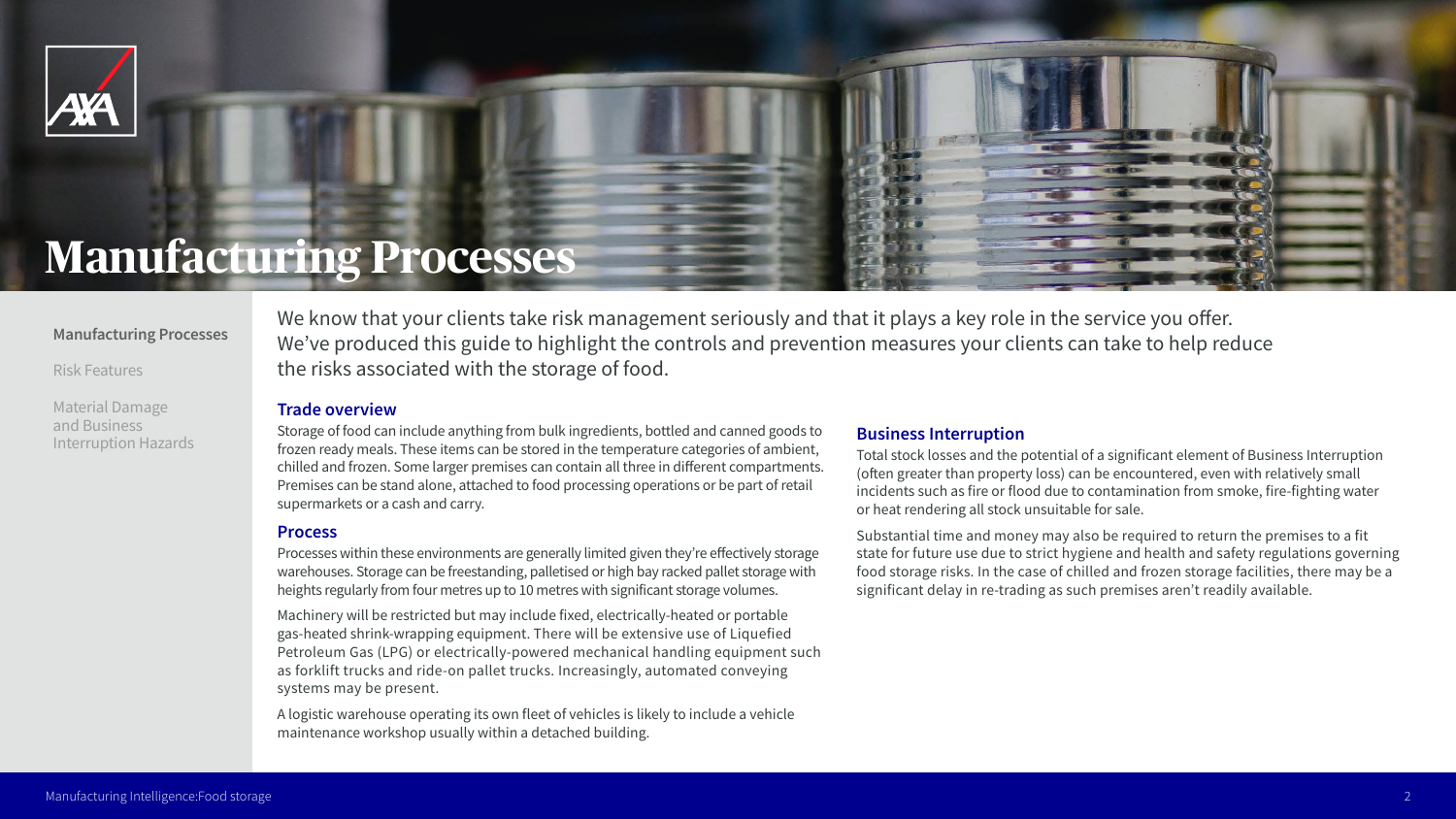

## **Risk Features**

### **Employers Liability**

The main hazards tend to be slips, trips and falls, for instance due to ice or condensation in cool environments or even spilt foodstuffs. Low temperature stores present particular challenges. Staff working in such areas will require warm protective clothing that also allows them to carry out designated tasks safely. As with any warehouse facility where manual handling of goods is a feature, there's a risk of musculoskeletal injury. Task specific manual handling training should be considered where mechanisation of tasks isn't possible. The introduction of mechanised aids creates the potential for workplace transport (forklift) incidents including hand operated pallet trucks, order picking and moving equipment. There's also exposure from reversing and movement of vehicles and work equipment (shrink wrapping). Packaging lines also present potential machinery hazards.

### **Public and Products Liability**

Public Liability tends to be restricted to visiting delivery and collection drivers, visitors and vendor inspectors. Clear signage, signing‑in protocols, appropriate induction and supervision must be considered.

Products Liability relates more to contamination of fresh/perishable produce, incorrect packaging and labelling and damage to pre‑packaged goods. Temperature controlled storage and distribution is a key area to be controlled to prevent spoilage and loss of fresh and perishable goods. This will be of paramount concern to storage clients and operators as any failures will erode customer confidence. Good document management and records are considered essential controls.



### **Material Damage**

Battery charging is one of the main concerns in food storage premises, with high levels of combustible packaging possible. Electrical faults or overheating of chargers in close proximity to combustible goods can result in fire. Charging of batteries (particularly overcharging) can also result in the release of hydrogen gas, so good ventilation or sometimes appropriate mechanical extraction of air from the vicinity may be required.

In chilled or frozen food storage facilities, refrigeration systems can use ammonia gas which if released is combustible in air at the right concentrations. Combustible composite panels can be found in the external building structure (building envelope) which can contain a foam infill core of polyisocyanurate (PIR), polyurethane (PUR) and occasionally polystyrene (expanded – EPS or extruded – XPS). Ideally, such systems would be approved to Loss Prevention Standard LPS1181. Loss Prevention Standards are created by the Loss Prevention Certification Board (LPCB) to reduce the potential from fire of materials within the building structure.

Approved panels can be confirmed within **www.redbooklive.com**.

Internally, demountable wall panels or cold store/freezer rooms will routinely incorporate polystyrene. The performance of these types of panels in a fire incident is well documented with molten burning droplets formed and rapid heat released. They have a tendency to re‑ignite and cause ceilings to collapse. Internal walls should ideally comply with LPS1208.









#### Manufacturing Processes

#### **Risk Features**

Material Damage and Business Interruption Hazards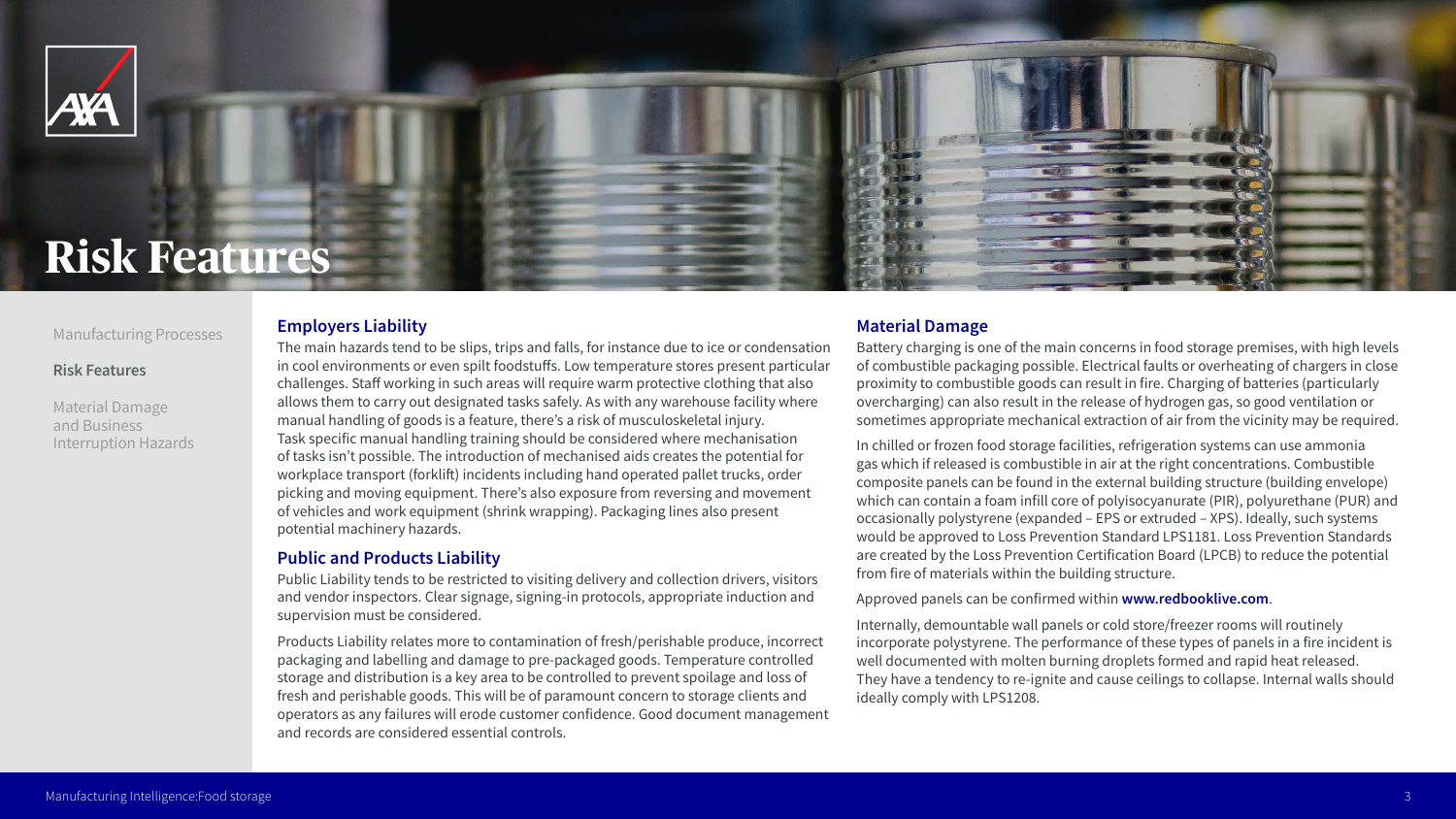¡ In larger premises, a separate charging compartment with fire rated walls and roof may be necessary. Hydrogen gas detection systems linked to atic charging isolation may be needed.

igh vetting, selection and induction of contractors to include method statements with consideration of adequate controls to manage fire risk. mation of contractors Public Liability insurance.

appropriate hot work permits (available via AXA).

ler protection may be appropriate in certain large-scale environments and/or an early warning air sampling smoke detection system. er fire compartmentation with at least two hours fire resistance.



| <b>Hazard</b>                                                                                                                                                                                                                                             | <b>Control</b>                                                             |
|-----------------------------------------------------------------------------------------------------------------------------------------------------------------------------------------------------------------------------------------------------------|----------------------------------------------------------------------------|
| Fire risk from mechanical handling plant battery charging.                                                                                                                                                                                                | <b>Battery</b><br>Adequa<br>non-co<br>In large<br>$\blacksquare$<br>automa |
| Own staff or third-party contractors working on-site (building<br>maintenance/repair/extension), with no or inappropriate hot work<br>controls and without recognition of the fire risk, particularly from<br>combustible insulation in composite panels. | Thorou<br>Confirn<br>Use of a<br>■                                         |
| Large undivided floor areas with high piled storage.                                                                                                                                                                                                      | Sprinkl<br>Consid                                                          |

The tables below highlight some specific hazards present in food storage environments, along with the associated controls which will help prevent major loss of physical property. Generic risks resulting from arson, electrical sources and waste aren't mentioned here.

**Material Damage and Business Interruption Hazards**  Features always present



# **Material Damage and Business Interruption Hazards**



charging area to be clear of combustible materials to at least 2 metres (guard rails and floor markings often work well to assist in control). ate natural or mechanical high-level ventilation to be provided and the charger to stand on an impervious, non‑conductive and mbustible base.

#### Manufacturing Processes

Risk Features

**Material Damage and Business Interruption Hazards**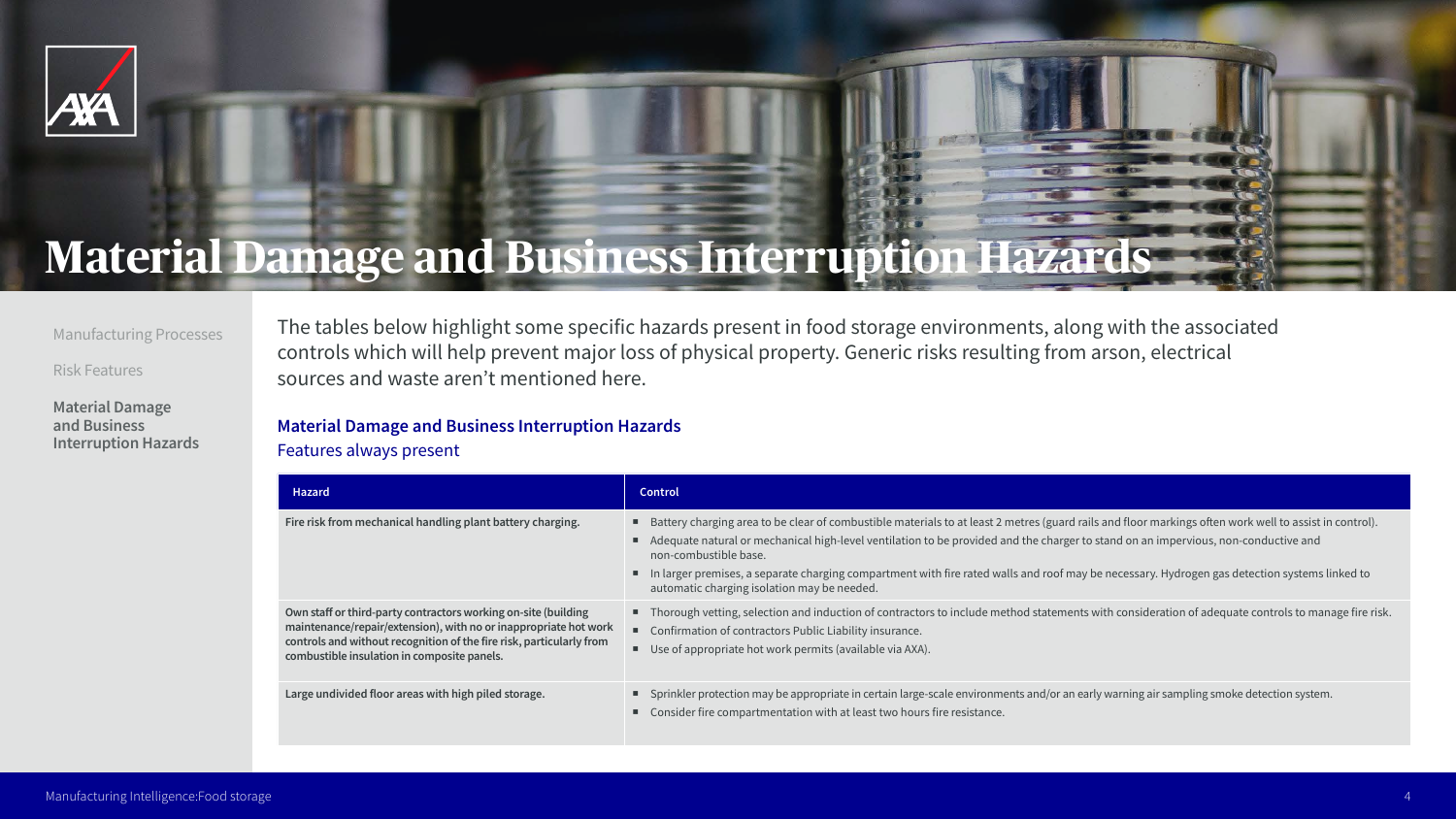#### **Hazard Control**

- A site plan to locate such panels within the premises.
- Replacement of the existing panels with LPCB approved products (LPS 1181 or LPS 1208). This can be a phased approach starting with the highest risk areas. Further guidance is available on this subject from AXA.
- Suitable panel management system to be adopted including regular panel inspections and maintenance to prevent further deterioration in the panel condition.
- Where panel breaches are found, the core to be protected. Any services passing through the panel should be encased in suitable non-combustible collars/glands.
- Inappropriate comfort heating. **The intervals of the computer of the intervals of the computer of the computer of the computer of the computer of the computer of the computer of the computer of the computer of the computer** 
	- **•** Portable systems to be removed.
- **Fire risk due to storage and use of Liquefied Petroleum Gas (LPG).** Storage of cylinders to be held in secure external locked cages, protected from direct sunlight, strict no smoking policy near to the cages or use of any naked flame or ignition source.
	- Bulk LPG tanks to be located away from the main building on raised or level ground to allow any leaks to dissipate naturally.
	- Operatives of the bulk tank to be trained and authorised for any refuelling processes.



**High fire risks from the use of polystyrene composite wall and ceiling panelling and internal insulation forming "compartments" within the production area (i.e. a freestanding structure within the building envelope).**

**Also possible such panels are present in areas where temperatures of 5°C or below require to be maintained (i.e. chillers or freezer units) as polystyrene (expanded or extruded) has good thermal performance as an insulator.**



**Material Damage and Business Interruption Hazards**  Features sometimes present



## **Material Damage and Business Interruption Hazards**

#### Manufacturing Processes

Risk Features

**Material Damage and Business Interruption Hazards**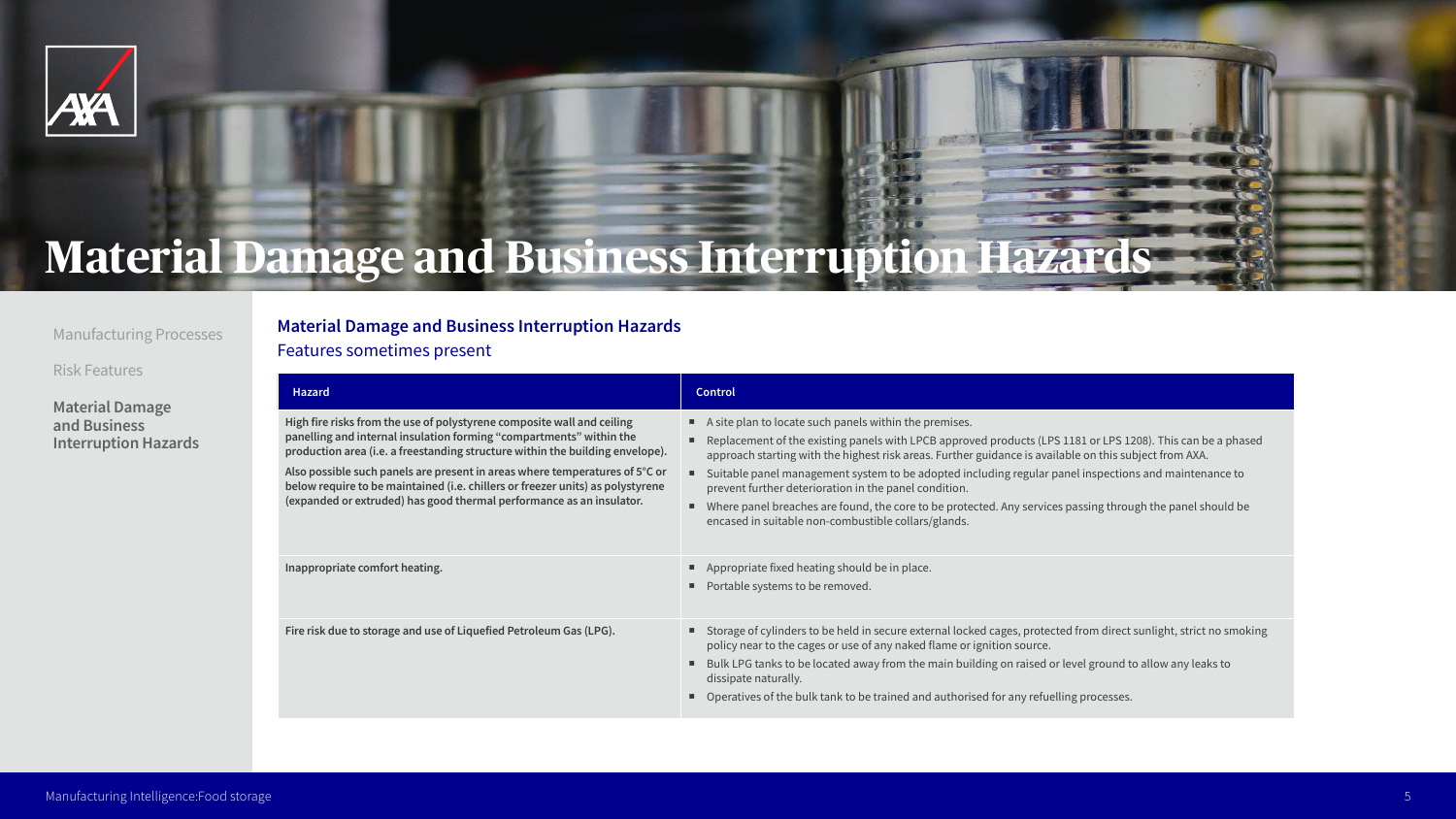| <b>Hazard</b>                                                                                     | <b>Control</b>                                                                                                                                                                                                                               |
|---------------------------------------------------------------------------------------------------|----------------------------------------------------------------------------------------------------------------------------------------------------------------------------------------------------------------------------------------------|
| ortable gas-heated shrink-wrapping equipment.                                                     | To be avoided or suitable controls in place:<br>• Away from storage areas<br>■ Extinguishers present<br>Automatic shut-off (dead man's handle) » Two persons present » End of day checks.<br>п.                                              |
| resence of hot food preparation adjoining the storage risk.                                       | Hazardous processes to be carried out in a separate area away from the storage risk,<br>preferably divided by fire resisting compartmentation.                                                                                               |
| arge contracts (i.e. large supermarkets) as this may increase their reliance on single customers. | Consider Business Continuity Planning; first assessing the impact and other potential control<br>$\blacksquare$<br>mechanisms, such as fire compartmentation or splitting storage to different buildings to<br>increase business resilience. |



**Material Damage and Business Interruption Hazards**  Features sometimes present



# **Material Damage and Business Interruption Hazards**



#### Manufacturing Processes

Risk Features

**Material Damage and Business Interruption Hazards**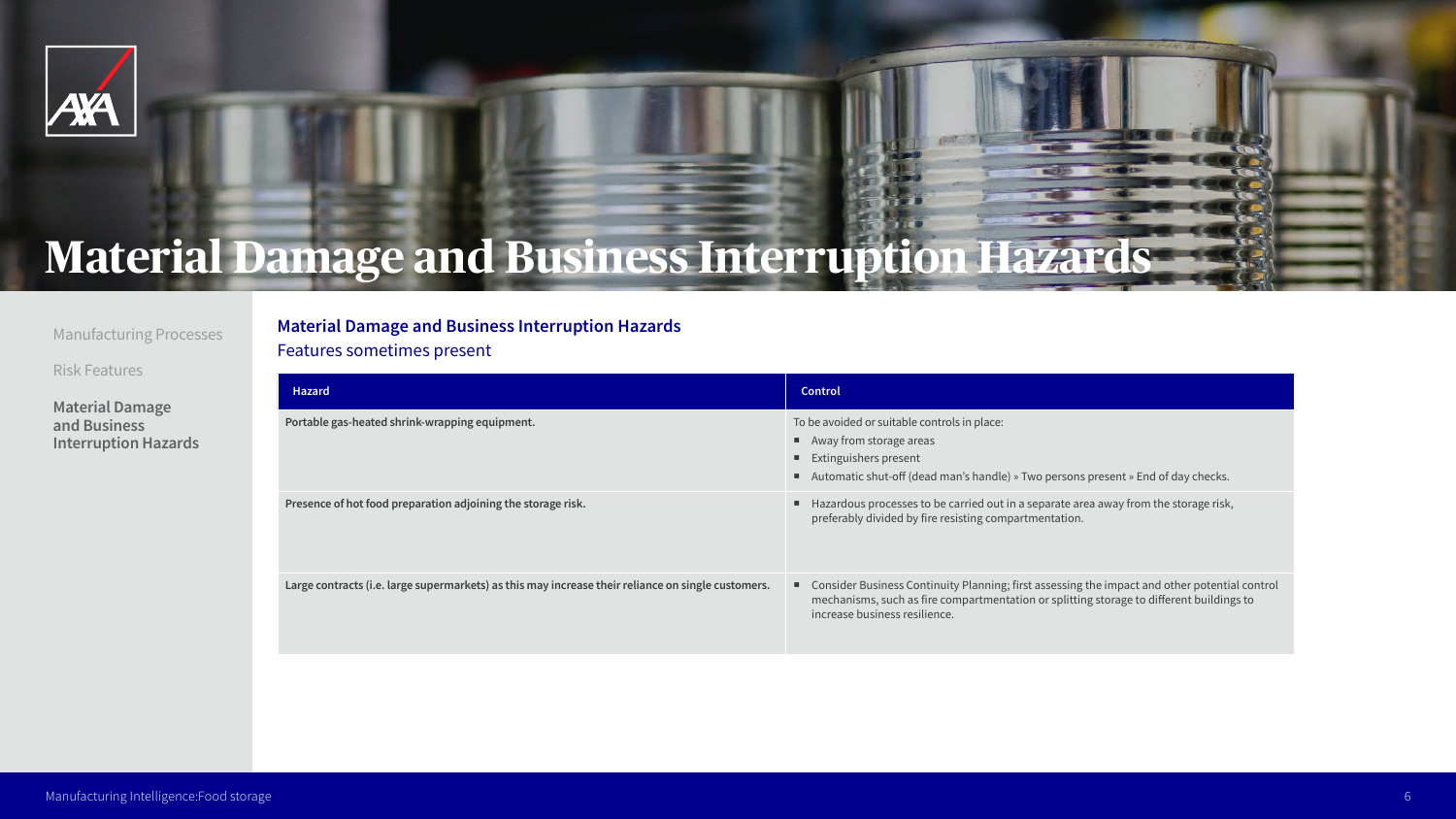| <b>Hazard</b>                                                                       | <b>Control</b>                                                                                                                                                                                                                             |
|-------------------------------------------------------------------------------------|--------------------------------------------------------------------------------------------------------------------------------------------------------------------------------------------------------------------------------------------|
| <b>Work in cold environments</b><br>i.e. cold stores and slips,<br>trips and falls. | Safe limits established for working in cold enviror<br>ш<br>appropriate breaks. Medical screening of employ<br>ensure fitness to work and operate in cold stores.<br>Correct personal protective equipment (PPE) to b<br>body warmers etc. |
| <b>Segregation of people from</b><br>vehicular traffic.                             | Clearly marked traffic routes, all employees/visite<br>appropriate PPE i.e. high visibility jackets/vests.                                                                                                                                 |
| Musculoskeletal risk.                                                               | Appropriate level of training for all employees using<br>п<br>workplace transport.                                                                                                                                                         |
|                                                                                     | Monitoring and control of vehicle movements ard<br>unloading/loading areas.                                                                                                                                                                |
|                                                                                     | Good level of employee training and importantly<br>handling operations by management.                                                                                                                                                      |

| <b>Hazard</b>                  | <b>Control</b>                                                         |
|--------------------------------|------------------------------------------------------------------------|
| The potential that the food    | Controlled access to storage areas.                                    |
| product being stored is        | ш.                                                                     |
| contaminated or spoiled.       | Robust maintenance of chiller plant and temperature control equipment. |
| <b>Control of temperatures</b> | ш                                                                      |
| during storage, transport      | Formal temperature recording systems/procedures.                       |
| and delivery operations.       | ш                                                                      |
| Be aware of cross              | Systems of inspection, batch testing.                                  |
| contamination issues arising   | Formalised product recall procedure in place.                          |
| from transportation vehicles   | ш                                                                      |
| not being cleaned or graded    | Management and product quality controls systems and records            |
| for carrying foodstuffs.       | to be kept.                                                            |

- nvironments with mployee may be required to
- E) to be provided i.e. gloves,
- $/$  visitors issued with
- es using
- nts around the storage and
- tantly monitoring of











# **Material Damage and Business Interruption Hazards**



#### Manufacturing Processes

Risk Features

**Material Damage and Business Interruption Hazards**

## **Employer's Liability and Public Liability <b>Products Liability Products Liability**